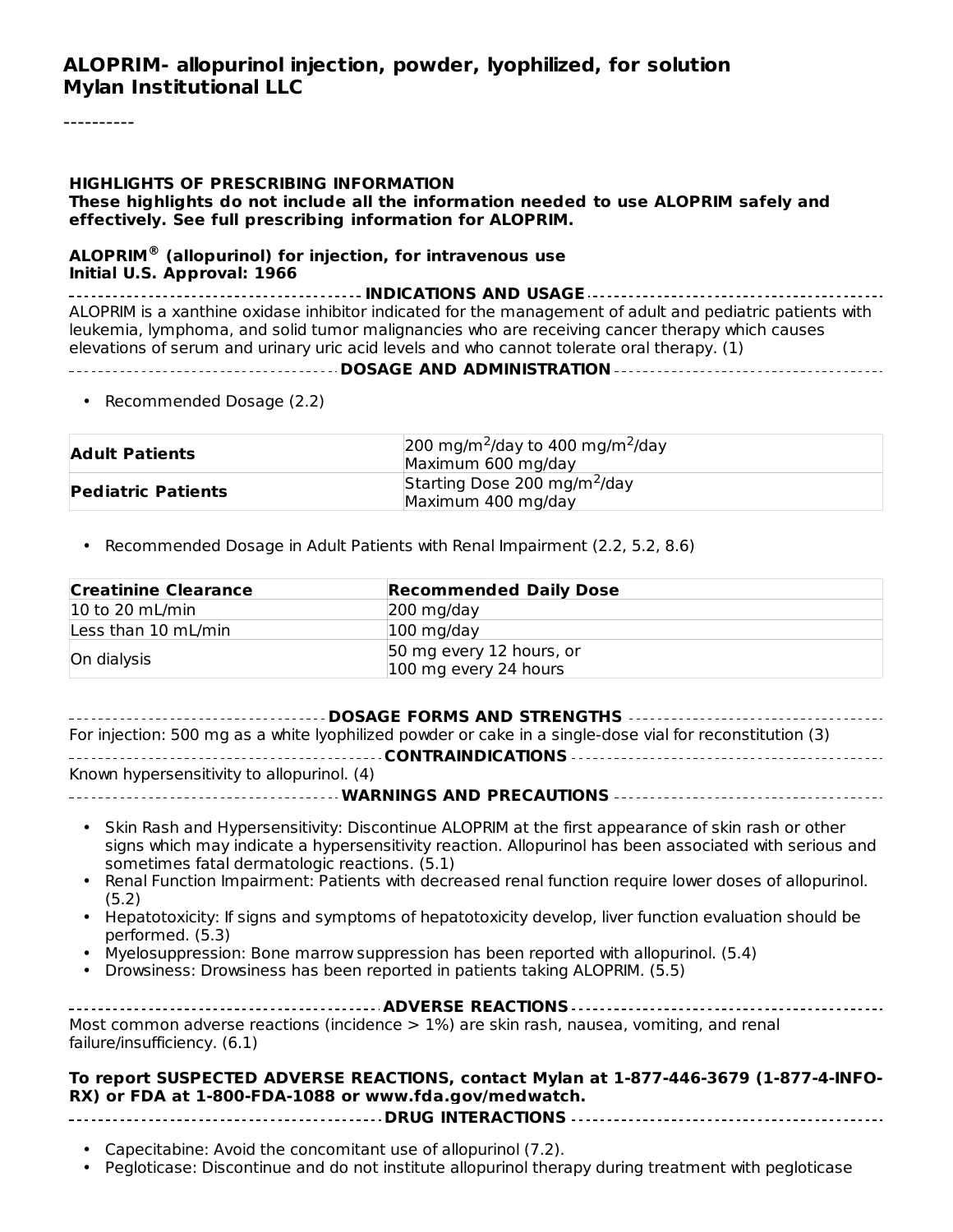Pegloticase: Discontinue and do not institute allopurinol therapy during treatment with pegloticase  $(7.\bar{2})$ .

- Mercaptopurine or Azathioprine: Reduce mercaptopurine or azathioprine dose as recommended in the respective prescribing information (7.2).
- See full prescribing information for complete list of significant drug interactions (7).

#### **USE IN SPECIFIC POPULATIONS**

- Pregnancy: May cause fetal harm (8.1).
- Lactation: Advise not to breastfeed (8.2).

#### **See 17 for PATIENT COUNSELING INFORMATION.**

**Revised: 2/2022**

#### **FULL PRESCRIBING INFORMATION: CONTENTS\***

#### **1 INDICATIONS AND USAGE**

### **2 DOSAGE AND ADMINISTRATION**

- 2.1 Recommended Dosage
- 2.2 Dosage Modifications in Patients with Renal Impairment
- 2.3 Preparation Instructions
- 2.4 Administration Instructions

#### **3 DOSAGE FORMS AND STRENGTHS**

#### **4 CONTRAINDICATIONS**

#### **5 WARNINGS AND PRECAUTIONS**

- 5.1 Skin Rash and Hypersensitivity
- 5.2 Renal Function Impairment
- 5.3 Hepatotoxicity
- 5.4 Myelosuppression
- 5.5 Drowsiness

### **6 ADVERSE REACTIONS**

6.1 Clinical Trials Experience

### **7 DRUG INTERACTIONS**

- 7.1 Drugs Known to Affect the Occurrence of Skin Rash and Hypersensitivity
- 7.2 Other Drugs Known to Have Clinically Important Drug Interactions with ALOPRIM

### **8 USE IN SPECIFIC POPULATIONS**

- 8.1 Pregnancy
- 8.2 Lactation
- 8.4 Pediatric Use
- 8.5 Geriatric Use
- 8.6 Renal Impairment

# **10 OVERDOSAGE**

# **11 DESCRIPTION**

### **12 CLINICAL PHARMACOLOGY**

- 12.1 Mechanism of Action
- 12.2 Pharmacodynamics
- 12.3 Pharmacokinetics
- 12.5 Pharmacogenomics

### **13 NONCLINICAL TOXICOLOGY**

13.1 Carcinogenesis, Mutagenesis, Impairment of Fertility

### **14 CLINICAL STUDIES**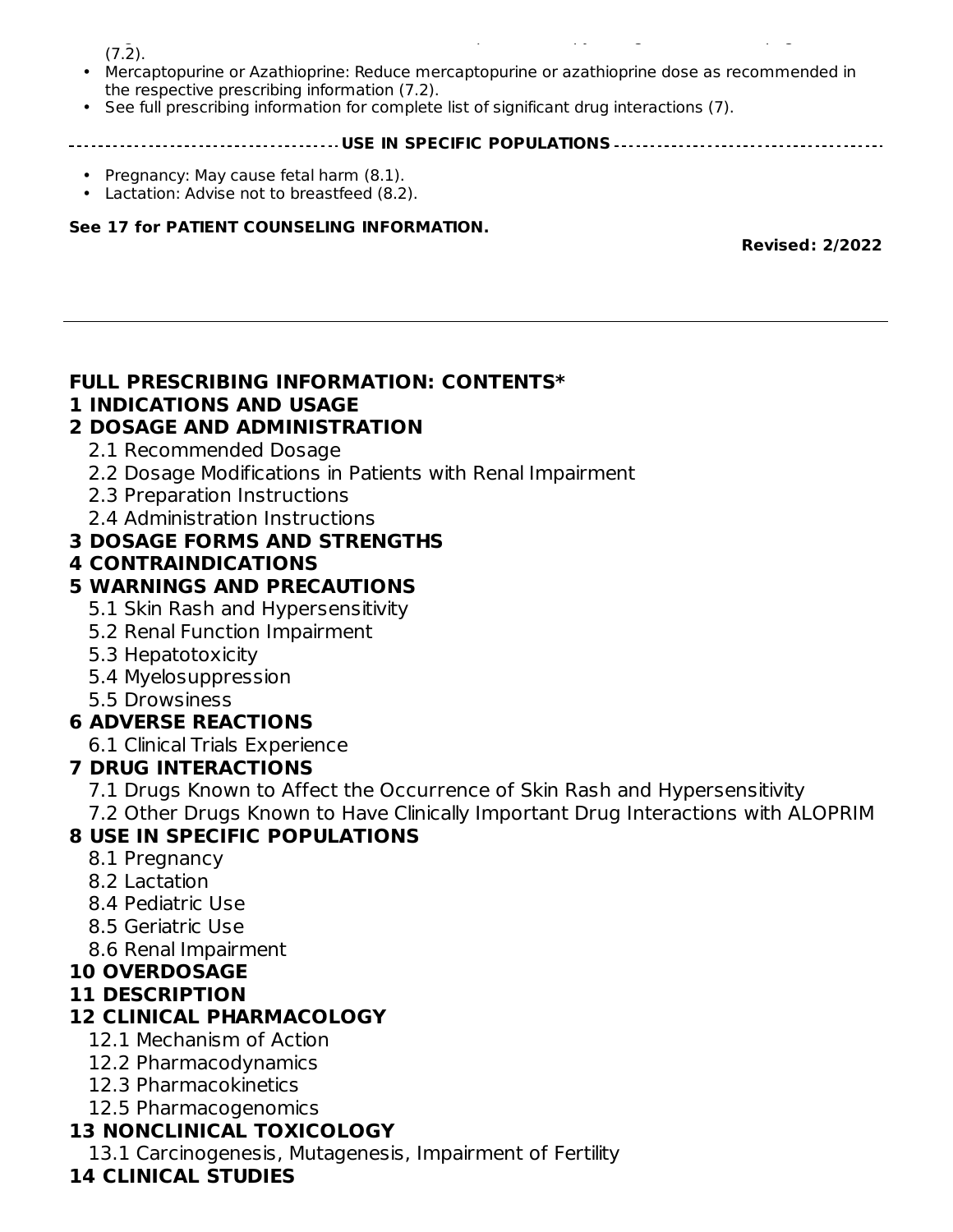#### **16 HOW SUPPLIED/STORAGE AND HANDLING 17 PATIENT COUNSELING INFORMATION**

\* Sections or subsections omitted from the full prescribing information are not listed.

#### **FULL PRESCRIBING INFORMATION**

#### **1 INDICATIONS AND USAGE**

ALOPRIM is indicated for the management of adult and pediatric patients with leukemia, lymphoma, and solid tumor malignancies who are receiving cancer therapy which causes elevations of serum and urinary uric acid levels and who cannot tolerate oral therapy.

### **2 DOSAGE AND ADMINISTRATION**

#### **2.1 Recommended Dosage**

Initiate therapy with ALOPRIM 24 to 48 hours before the start of chemotherapy known to cause tumor cell lysis. Additionally, administer fluids sufficient to yield a daily urinary output of at least two liters in adults with a neutral or, preferably, slightly alkaline urine.

The recommended daily dose of ALOPRIM is shown in Table 1. Administer the daily dose as single infusion or in equally divided infusions at 6-, 8-, or 12-hour intervals at a rate appropriate for the volume of infusate.

| <b>Adult Patients</b>     | $200 \text{ mg/m}^2$ /day to 400 mg/m <sup>2</sup> /day intravenously<br>Maximum 600 mg/day |  |  |
|---------------------------|---------------------------------------------------------------------------------------------|--|--|
| <b>Pediatric Patients</b> | Starting Dose 200 mg/m <sup>2</sup> /day intravenously<br>Maximum 400 mg/day                |  |  |

**Table 1: Recommended Daily Dose of ALOPRIM**

The dosage of ALOPRIM to lower serum uric acid to normal or near-normal varies with the severity of the disease. Monitor serum uric acid levels at least daily and administer ALOPRIM at a dose and frequency to maintain the serum uric acid within the normal range. Discontinue ALOPRIM when the patient is able to take oral therapy or when the risk of tumor lysis has abated.

### **2.2 Dosage Modifications in Patients with Renal Impairment**

Reduce the dose of ALOPRIM in patients with impaired renal function [see Use in Specific Populations (8.6) and Clinical Pharmacology (12.3)]. The recommended dosage reductions of ALOPRIM in adult patients with renal impairment are shown in Table 2.

### **Table 2: Recommended Daily Dose of ALOPRIM in Adult Patients with Renal Impairment**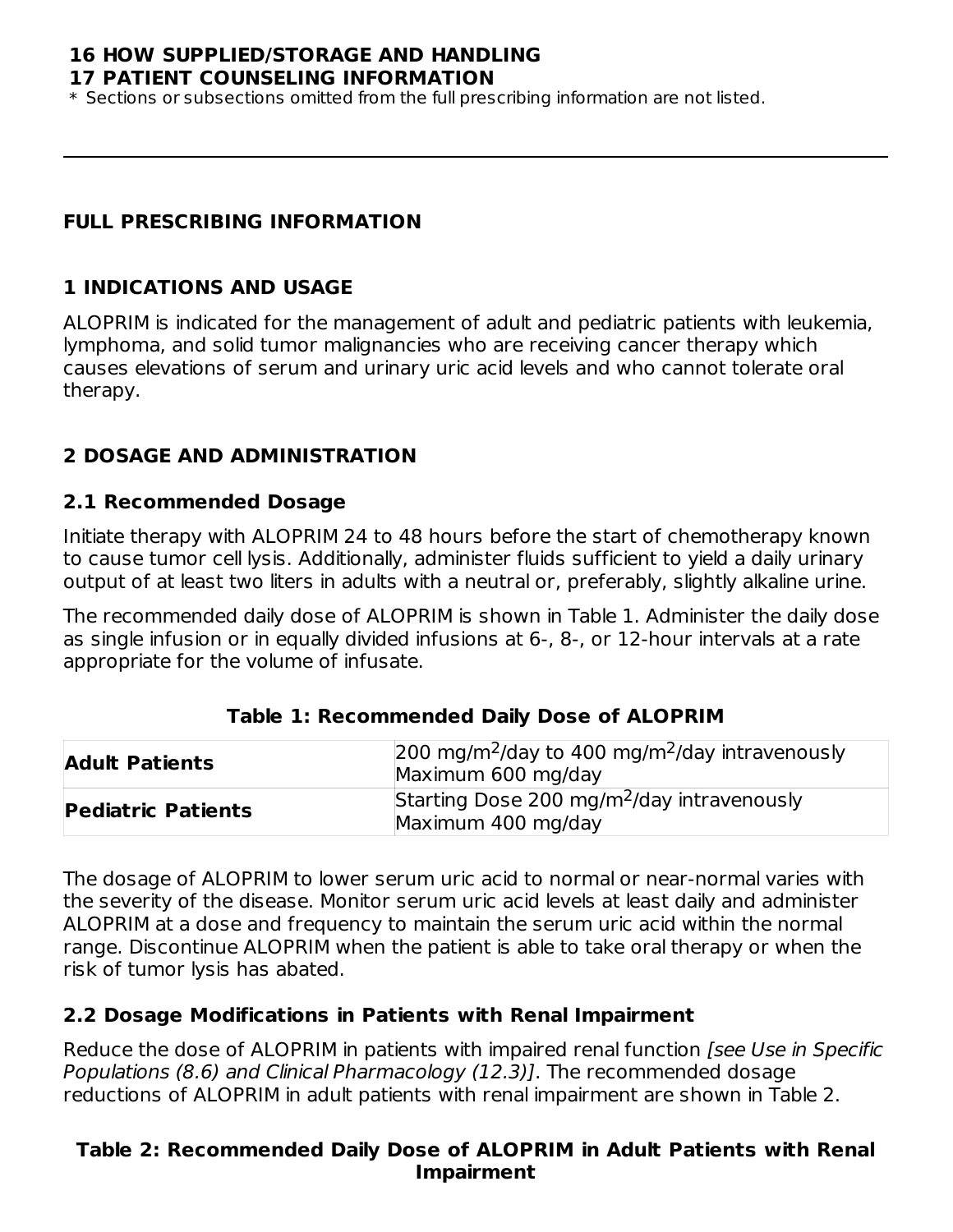| <b>Creatinine Clearance</b>          | <b>Recommended Daily Dose</b>                     |  |  |
|--------------------------------------|---------------------------------------------------|--|--|
| $ 10 \text{ to } 20 \text{ mL/min} $ | $ 200 \text{ mg}/\text{day} $                     |  |  |
| Less than 10 mL/min                  | $100$ mg/day                                      |  |  |
| On dialysis                          | 50 mg every 12 hours, or<br>100 mg every 24 hours |  |  |

Treatment with ALOPRIM has not been studied in pediatric patients with severe renal impairment or on dialysis. For pediatric patients with severe renal impairment or on dialysis, consider the risks and potential benefits before initiating treatment with ALOPRIM [see Warnings and Precautions (5.2) and Use In Specific Populations (8.6)].

## **2.3 Preparation Instructions**

Reconstitue and further dilute ALOPRIM prior to intravenous infusion.

### Reconstitution

- Reconstitute each vial of ALOPRIM with 25 mL of Sterile Water for Injection, USP to obtain a concentration of 20 mg/mL of allopurinol.
- Inspect the reconstituted solution for discoloration and particulate matter. The reconstituted solution should appear as a clear, almost colorless solution with no more than a slight opalescence. Do not use if the reconstituted solution contains particulate matter or discoloration is present.

### Dilution

- Dilute with 0.9% Sodium Chloride Injection, USP or 5% Dextrose for Injection, USP to obtain a final concentration of less than 6 mg/mL.
- Inspect the diluted solution for particulate matter or discoloration and discard if present.
- If not used immediately, the diluted ALOPRIM solution can be stored at 20° to 25°C (68° to 77°F) for up to 10 hours after initial reconstitution. The storage includes time for infusion. Do not refrigerate the reconstituted and/or diluted product.
- If stored, the administration should be completed within 10 hours after reconstitution.
- Discard unused portion.

# **2.4 Administration Instructions**

Do not mix ALOPRIM with or administer it through the same intravenous port as agents which are incompatible in solution with ALOPRIM. The following table lists drugs that are known to be physically incompatible in solution with ALOPRIM.

### **Table 3: Drugs That Are Physically Incompatible in Solution with ALOPRIM**

| Amikacin sulfate   | Hydroxyzine HCl            |
|--------------------|----------------------------|
| Amphotericin B     | Idarubicin HCI             |
| Carmustine         | Imipenem-cilastatin sodium |
| Cefotaxime sodium  | Mechlorethamine HCI        |
| Chlorpromazine HCl | Meperidine HCl             |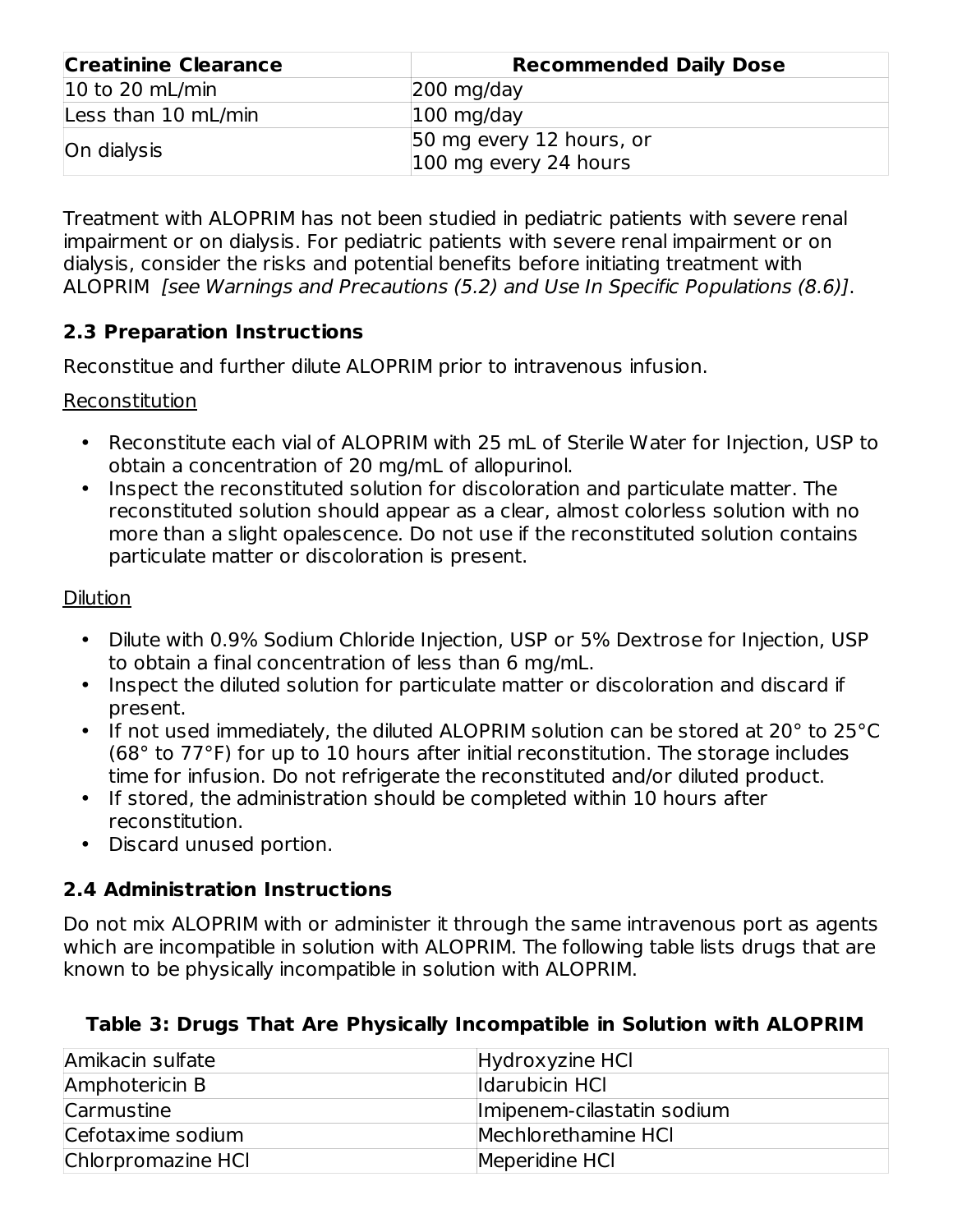| Cimetidine HCI        | Metoclopramide HCI                  |
|-----------------------|-------------------------------------|
| Clindamycin phosphate | Methylprednisolone sodium succinate |
| Cytarabine            | Minocycline HCI                     |
| Dacarbazine           | Nalbuphine HCI                      |
| Daunorubicin HCI      | Ondansetron HCI                     |
| Diphenhydramine HCI   | Prochlorperazine edisylate          |
| Doxorubicin HCI       | <b>Promethazine HCI</b>             |
| Doxycycline hyclate   | Sodium bicarbonate                  |
| Droperidol            | Streptozocin                        |
| Floxuridine           | Tobramycin sulfate                  |
| Gentamicin sulfate    | Vinorelbine tartrate                |
| Haloperidol lactate   |                                     |

## **3 DOSAGE FORMS AND STRENGTHS**

For Injection: 500 mg of allopurinol as a sterile, white lyophilized powder or cake in a single-dose vial for reconstitution.

## **4 CONTRAINDICATIONS**

ALOPRIM is contraindicated in patients with a history of severe reaction to any formulation of allopurinol.

# **5 WARNINGS AND PRECAUTIONS**

### **5.1 Skin Rash and Hypersensitivity**

Serious and sometimes fatal dermatologic reactions, including toxic epidermal necrolysis (TEN), Stevens-Johnson syndrome (SJS), and drug reaction with eosinophilia and systemic symptoms (DRESS) have been reported in patients taking allopurinol [see Adverse Reactions (6.1)]. These reactions occur in approximately 5 in 10,000 (0.05%) patients taking allopurinol. Other serious hypersensitivity reactions that have been reported include exfoliative, urticarial and purpuric lesions; generalized vasculitis; and irreversible hepatotoxicity. Discontinue ALOPRIM at the first appearance of skin rash or other signs which may indicate a hypersensitivity reaction.

The HLA-B\*58:01 allele is a genetic marker for severe skin reactions indicative of hypersensitivity to allopurinol. Patients who carry the HLA-B\*58:01 allele are at a higher risk of allopurinol hypersensitivity syndrome (AHS), but hypersensitivity reactions have been reported in patients who do not carry this allele. The frequency of this allele is higher in individuals of African, Asian (e.g., Han Chinese, Korean, Thai), and Native Hawaiian/Pacific Islander ancestry [see Clinical Pharmacology (12.5)]. The use of ALOPRIM is not recommended in HLA-B\*58:01 positive patients unless the benefits clearly outweigh the risks.

Prior to starting ALOPRIM, consider testing for the HLA-B\*58:01 allele in genetically at-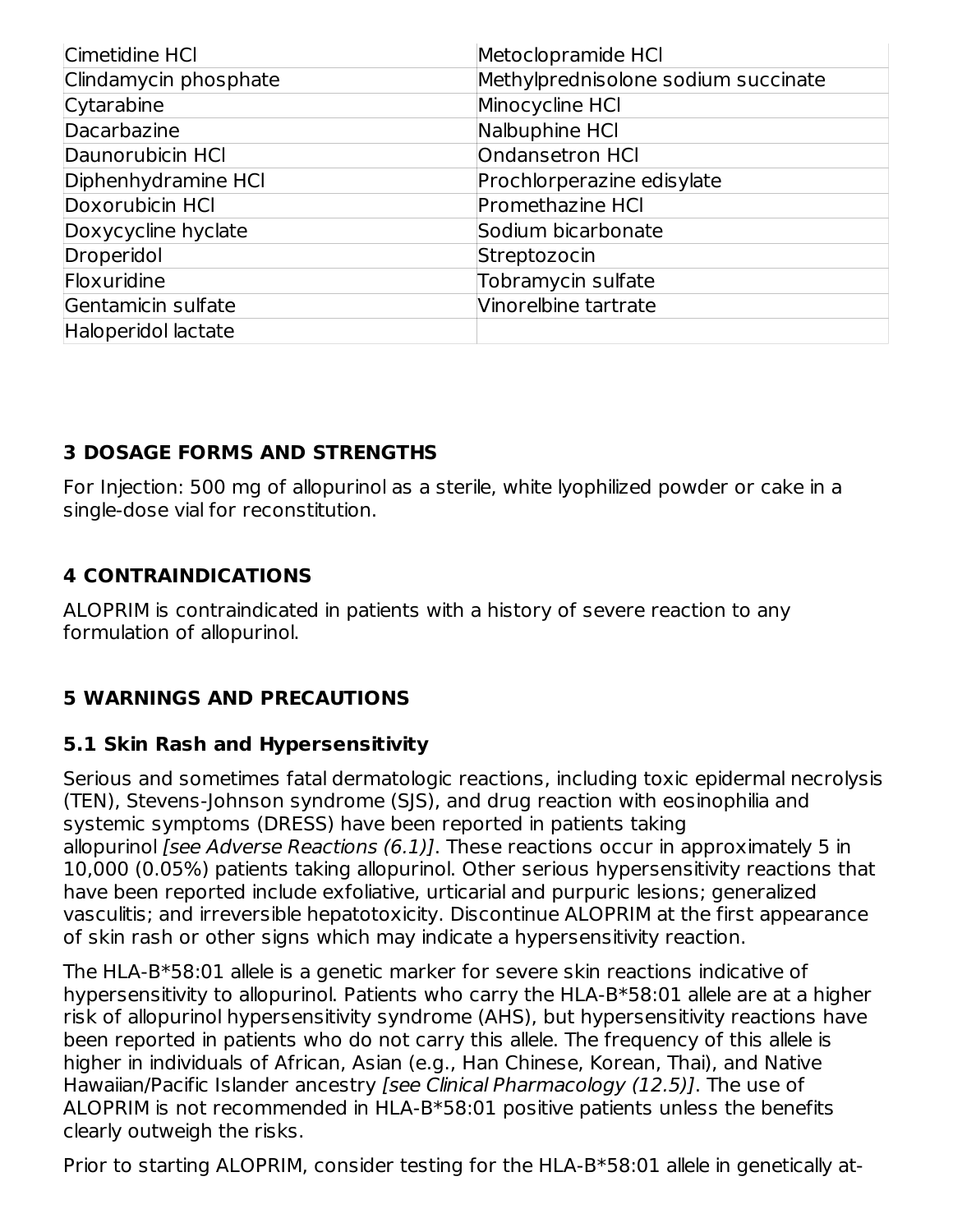risk populations. Screening is generally not recommended in patients from populations in which the prevalence of HLA-B\*58:01 is low, or in current allopurinol users, as the risk of SJS/TEN/DRESS is largely confined to the first few months of therapy, regardless of  $HI A-B*58:01 status.$ 

Hypersensitivity reactions to ALOPRIM may be increased in patients with decreased renal function receiving thiazide diuretics and ALOPRIM concurrently. In addition, concomitant use of the following drugs may increase the risk of skin rash, which may be severe: bendamustine, thiazide diuretics, ampicillin and amoxicillin [see Drug Interactions (7.1)]. Patients should stop ALOPRIM and seek medical attention if they develop a rash.

# **5.2 Renal Function Impairment**

Treatment with ALOPRIM may result in renal impairment due to formation of xanthine calculi or due to precipitation of urates in patients receiving concomitant uricosuric agents. Patients with pre-existing renal disease, including renal impairment or history of kidney stones, may be at increased risk for worsening renal impairment due to xanthine calculi or precipitation of urates while receiving treatment with ALOPRIM.

Monitor serum creatinine at least daily during the early stages of allopurinol administration. Maintain fluid intake sufficient to yield a urinary output of at least 2 liters per day in adults. In patients with severely impaired renal function or increase in uric acid concentration associated with decreased urate clearance, reduce the dosage of ALOPRIM [see Use In Specific Populations (8.6) and Dosage and Administration (2.1, 2.2)].

# **5.3 Hepatotoxicity**

Cases of reversible clinical hepatotoxicity have been noted in patients taking oral allopurinol. In some patients, asymptomatic rises in serum alkaline phosphatase or serum transaminase have been observed. If anorexia, weight loss, or pruritus develop in patients on allopurinol, evaluate liver enzymes. In patients with pre-existing liver disease, monitor liver enzymes periodically during the early stages of therapy. Discontinue ALOPRIM in patients with elevated liver enzymes.

# **5.4 Myelosuppression**

Myelosuppression, manifested by anemia, leukopenia or thrombocytopenia, has been reported in patients receiving allopurinol (see Adverse Reactions (6.1). The cytopenias have occurred from as early as 6 weeks to as late as 6 years after the initiation of allopurinol therapy. Discontinue use of ALOPRIM in patients with unexplained cytopenias. Concomitant use with allopurinol with cytotoxic drugs associated with myelosuppression may increase the risk of myelosuppression. Monitor blood counts more frequently [see Drug Interactions (7)].

Concomitant use with allopurinol increases the exposure of either mercaptopurine or azathioprine which may increase the risk of myelosuppression. Reduce the dosage of mercaptopurine or azathioprine as recommended in the respective prescribing information when used concomitantly with ALOPRIM. [see Drug Interactions (7)].

# **5.5 Drowsiness**

Drowsiness has been reported in patients taking ALOPRIM [see Adverse Reactions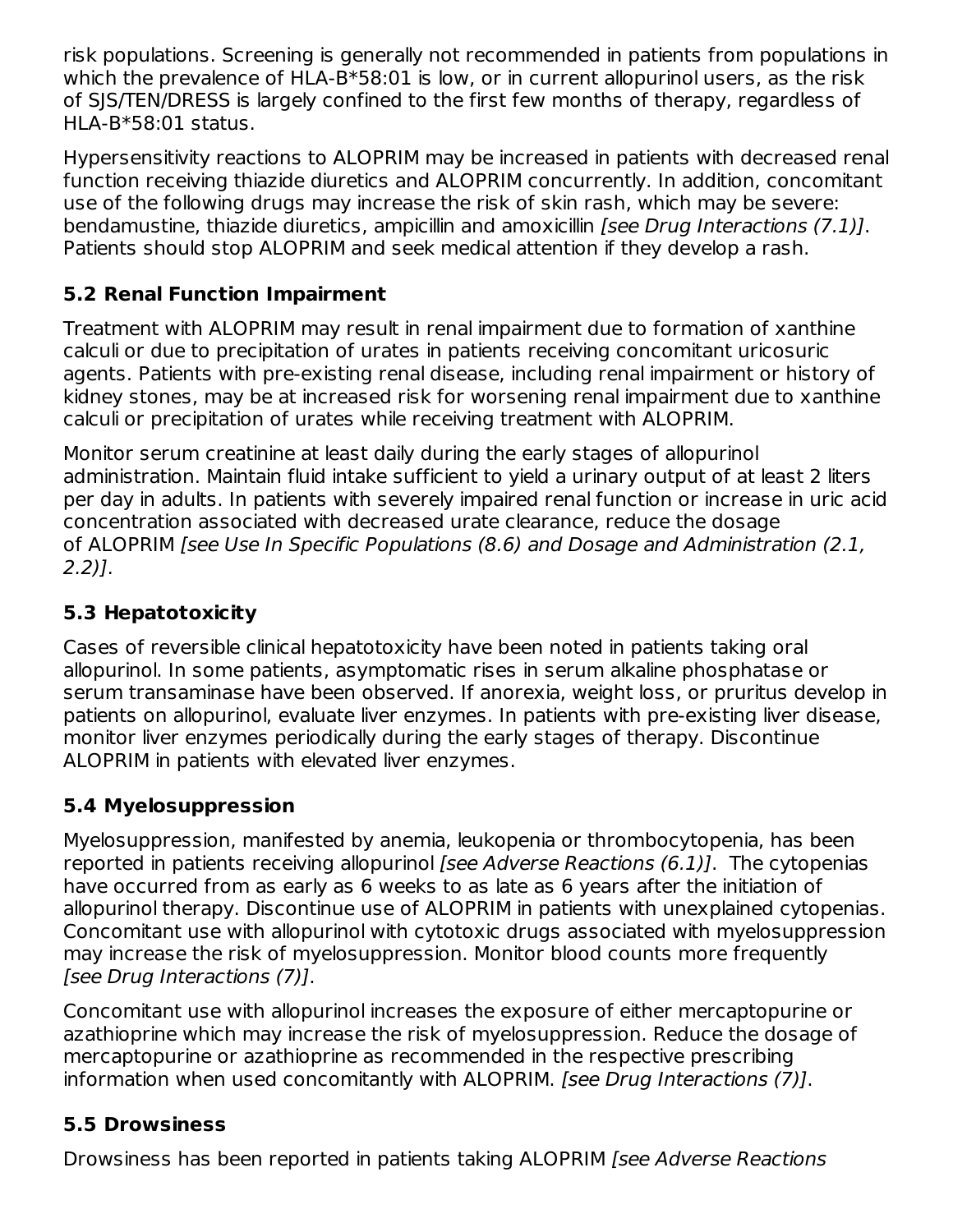$(6.1)$ ]. Advise patients to avoid operation of automobiles or other dangerous machinery and activities made hazardous by decreased alertness when starting ALOPRIM or increasing the dose until they know how the drug affects them. Advise patients that the central nervous system depressant effects of ALOPRIM may be additive to those of alcohol and other CNS depressants.

# **6 ADVERSE REACTIONS**

The following clinically significant adverse reactions are described elsewhere in the labeling:

- Skin Rash and Hypersensitivity *[see Warnings and Precautions (5.1)]*
- Renal Function Impairment [see Warnings and Precautions (5.2)]
- Hepatoxicity [see Warnings and Precautions (5.3)]
- Myelosuppression [see Warnings and Precautions (5.4)]
- Drowsiness [see Warnings and Precautions (5.5)]

# **6.1 Clinical Trials Experience**

Because clinical trials are conducted under widely varying conditions, adverse reaction rates observed in the clinical trials of a drug cannot be directly compared to rates in the clinical trials of another drug and may not reflect the rates observed in practice.

The safety of ALOPRIM was evaluated in an uncontrolled compassionate use study of 1,378 patients with advanced malignancies requiring treatment with cytotoxic chemotherapy and in patients with other serious conditions.

Adverse reactions were reported in 9% (125/1378) of the patients treated with ALOPRIM.

The most common adverse reaction was skin rash. Two patients experience serious adverse reactions (decreased renal function and generalized seizure) and one patient experienced severe diarrhea. Approximately 1.1% of patients experienced allergic adverse reactions (including rash, eosinophilia, local injection site reaction).

A listing of the adverse reactions reported from clinical trials follows:

# **Incidence Greater Than 1%:**

Cutaneous/Dermatologic: rash (1.5%)

Genitourinary: renal failure/insufficiency (1.2%)

Gastrointestinal: nausea (1.3%), vomiting (1.2%)

# **Incidence Less Than 1%:**

Body as a Whole: fever, pain, chills, alopecia, infection, sepsis, enlarged abdomen, mucositis/pharyngitis, blast crisis, cellulitis, hypervolemia

Cardiovascular: heart failure, cardiorespiratory arrest, hypertension, pulmonary embolus, hypotension, decreased venous pressure, flushing, headache, stroke, septic shock, cardiovascular disorder, ECG abnormality, hemorrhage, bradycardia, thrombophlebitis, ventricular fibrillation

Cutaneous/Dermatologic: urticaria, pruritus, local injection site reaction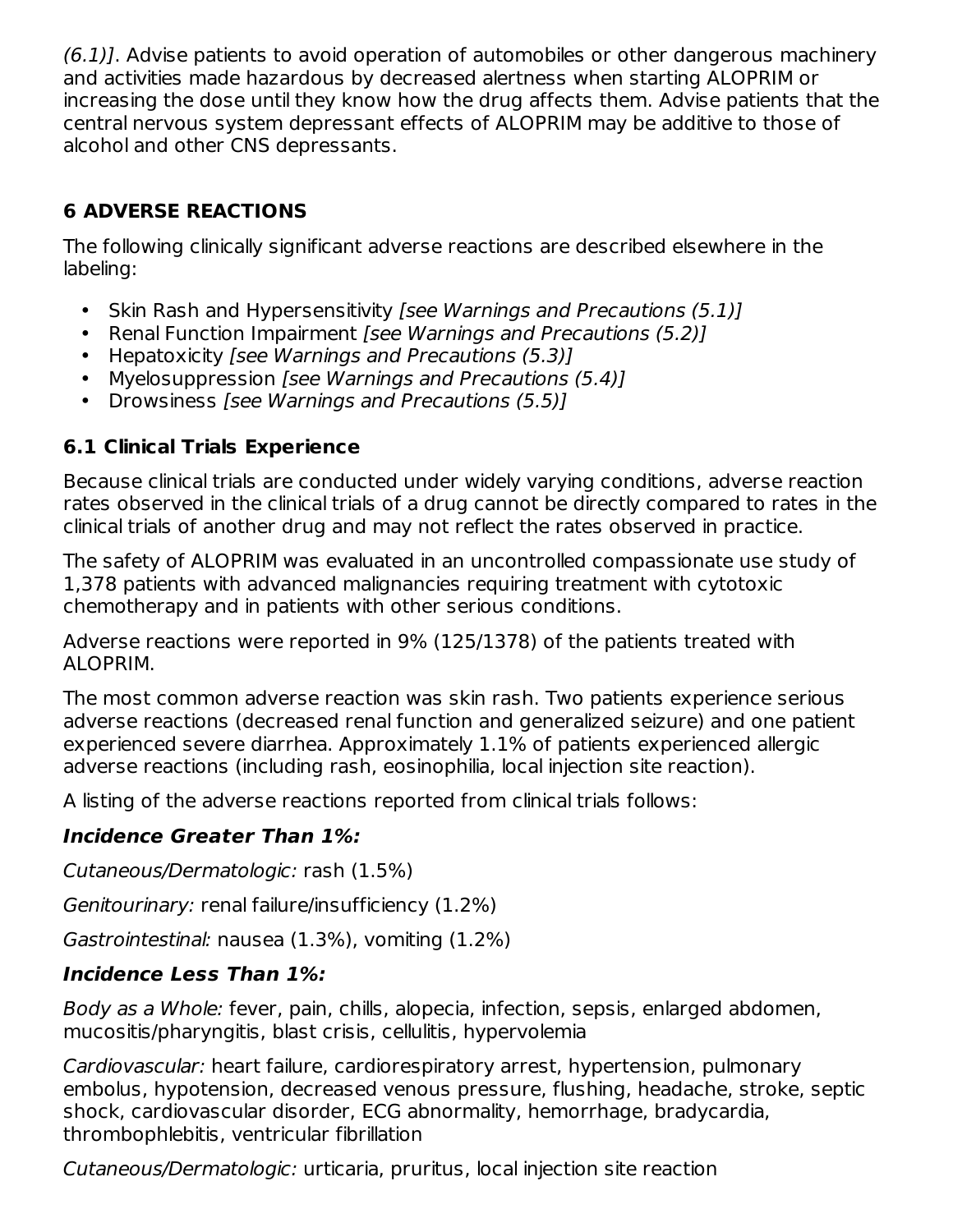Gastrointestinal: diarrhea, gastrointestinal bleeding, hyperbilirubinemia, splenomegaly, hepatomegaly, intestinal obstruction, jaundice, flatulence, constipation, liver failure, proctitis

Genitourinary: hematuria, increased creatinine, oliguria, kidney function abnormality, urinary tract infection

Hematologic: leukopenia, marrow aplasia, thrombocytopenia, eosinophilia, neutropenia, anemia, pancytopenia, ecchymosis, bone marrow suppression, disseminated intravascular coagulation

Metabolic: hypocalcemia, hyperphosphatemia, hypokalemia, hyperuricemia, electrolyte abnormality, hypercalcemia, hyperglycemia, hypernatremia, hyponatremia, metabolic acidosis, edema, glycosuria, hyperkalemia, lactic acidosis, water intoxication, hypomagnesemia

Neurologic: seizure, status epilepticus, myoclonus, twitching, agitation, mental status changes, cerebral infarction, coma, dystonia, paralysis, tremor

Pulmonary: respiratory failure/insufficiency, ARDS, increased respiration rate, apnea

Musculoskeletal: arthralgia

Other: hypotonia, diaphoresis, tumor lysis syndrome

# **7 DRUG INTERACTIONS**

Clinically important interactions with the drugs listed below were observed in patients undergoing treatment with an oral allopurinol formulation.

# **7.1 Drugs Known to Affect the Occurrence of Skin Rash and Hypersensitivity**

Concomitant use of the following drugs may increase the risk of skin rash, which may be severe: bendamustine, thiazide diuretics, ampicillin and amoxicillin. Renal impairment may further increase risk with concomitant use of thiazide diuretics *[see Warnings and* Precautions (5.1) (5.2) and Clinical Pharmacology (12.2)].

Monitor renal function and reduce the dose of ALOPRIM in patients with concomitant thiazide diuretic use and impaired renal function [see Dosage and Administration (2.2)].

Discontinue ALOPRIM at the first appearance of skin rash or other signs which may indicate a hypersensitivity reaction when use concomitantly with these drugs.

### **7.2 Other Drugs Known to Have Clinically Important Drug Interactions with ALOPRIM**

### **Table 4: Interventions for Clinically Important Drug Interactions with ALOPRIM**

| <b>Capecitabine</b> |                                                                                                                                                                   |
|---------------------|-------------------------------------------------------------------------------------------------------------------------------------------------------------------|
|                     | Clinical Impact Concomitant use with allopurinol may decrease concentration of<br>capecitabine's active metabolites, which may decrease capecitabine<br>efficacy. |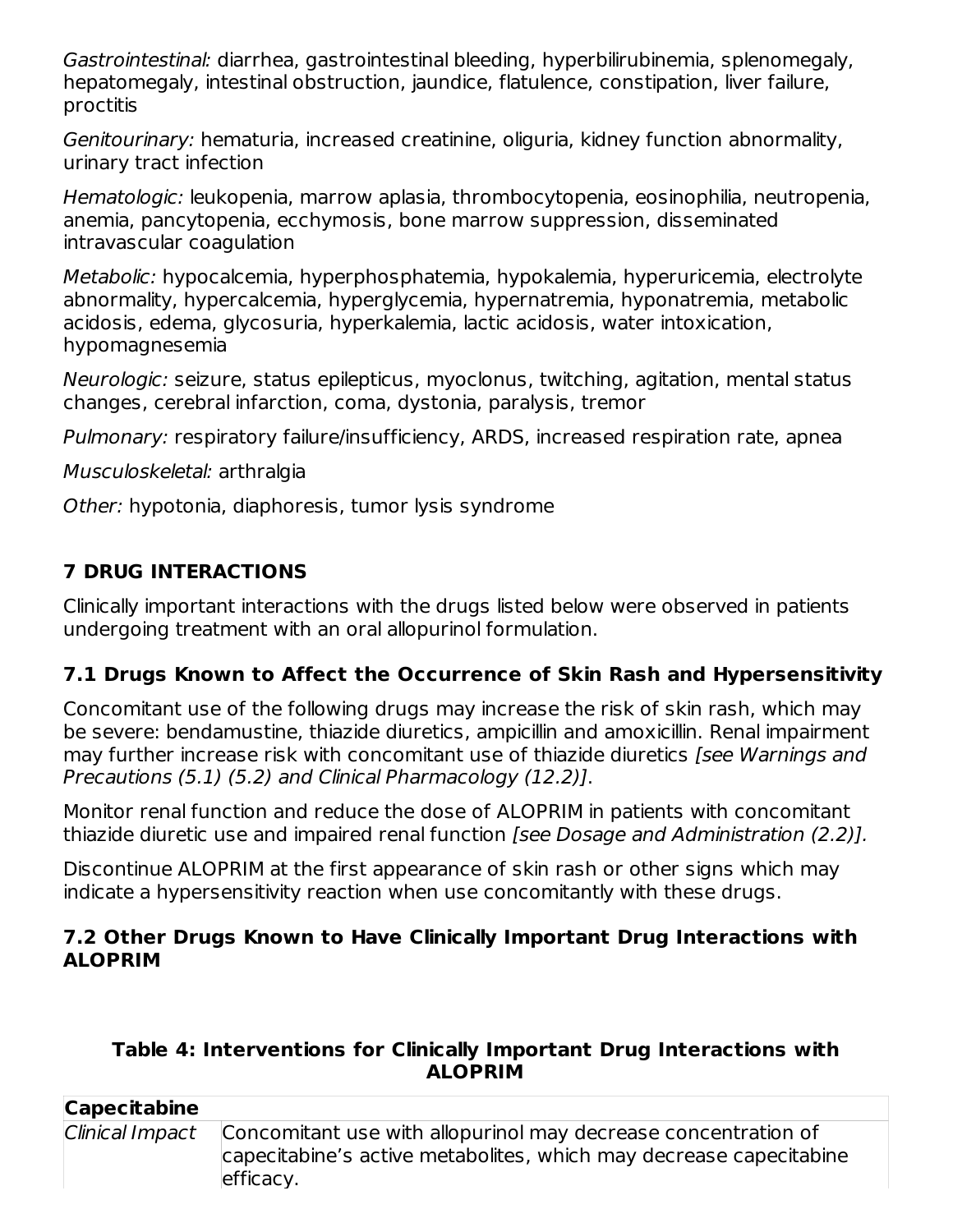| Intervention                                                                                                                     | Avoid the use of ALOPRIM during treatment with capecitabine.                                                                                                                                                                                                                                                                     |  |  |  |
|----------------------------------------------------------------------------------------------------------------------------------|----------------------------------------------------------------------------------------------------------------------------------------------------------------------------------------------------------------------------------------------------------------------------------------------------------------------------------|--|--|--|
| <b>Cyclosporine</b>                                                                                                              |                                                                                                                                                                                                                                                                                                                                  |  |  |  |
| Clinical Impact                                                                                                                  | Concomitant use of allopurinol increases cyclosporine concentrations<br>which may increase the risk of adverse reactions.                                                                                                                                                                                                        |  |  |  |
| Intervention                                                                                                                     | Increase frequency of monitoring cyclosporine concentrations as<br>reflected in the prescribing information when used concomitantly with<br><b>ALOPRIM.</b>                                                                                                                                                                      |  |  |  |
| <b>Cytotoxic Agents</b>                                                                                                          |                                                                                                                                                                                                                                                                                                                                  |  |  |  |
| Clinical Impact                                                                                                                  | Concomitant use of allopurinol with cytotoxic agents increases bone<br>marrow suppression among patients with neoplastic disease, except<br>leukemia [see Warnings and Precautions (5.4) and Clinical<br>Pharmacology (12.2)].                                                                                                   |  |  |  |
| Intervention                                                                                                                     | Blood count monitoring and regular physician follow-up recommended.                                                                                                                                                                                                                                                              |  |  |  |
| <b>Fluorouracil</b>                                                                                                              |                                                                                                                                                                                                                                                                                                                                  |  |  |  |
| Clinical Impact                                                                                                                  | Based on non-clinical data, allopurinol may decrease anti-tumor activity<br>due to suppression of phosphorylation of 5-fluorouracil.                                                                                                                                                                                             |  |  |  |
| Intervention                                                                                                                     | Concomitant administration with fluorouracil should be avoided.                                                                                                                                                                                                                                                                  |  |  |  |
|                                                                                                                                  | <b>Mercaptopurine or Azathioprine</b>                                                                                                                                                                                                                                                                                            |  |  |  |
| Clinical Impact                                                                                                                  | Allopurinol inhibits xanthine oxidase mediated metabolism of<br>mercaptopurine and azathioprine. Concomitant use of allopurinol<br>increases the exposure of either mercaptopurine or azathioprine which<br>may increase the risk of their adverse reactions including<br>myelosuppression [see Warnings and Precautions (5.4)]. |  |  |  |
| Reduce the dosage of mercaptopurine or azathioprine as<br>Intervention<br>recommended in the respective prescribing information. |                                                                                                                                                                                                                                                                                                                                  |  |  |  |
| Pegloticase                                                                                                                      |                                                                                                                                                                                                                                                                                                                                  |  |  |  |
| Clinical Impact                                                                                                                  | Concomitant use of ALOPRIM and pegloticase may potentially blunt the<br>rise of serum uric acid levels and increase the risk of pegloticase<br>related anaphylaxis in patients whose uric acid level increase to above 6<br>mg/dL.                                                                                               |  |  |  |
| Intervention                                                                                                                     | Discontinue and do not institute ALOPRIM therapy during treatment<br>with pegloticase.                                                                                                                                                                                                                                           |  |  |  |
| <b>Theophylline</b>                                                                                                              |                                                                                                                                                                                                                                                                                                                                  |  |  |  |
| Clinical Impact                                                                                                                  | Concomitant use of allopurinol doses greater than or equal to 600<br>mg/day may decrease the clearance of theophylline.                                                                                                                                                                                                          |  |  |  |
| Intervention                                                                                                                     | Monitor and adjust theophylline doses as reflected in the prescribing<br>information.                                                                                                                                                                                                                                            |  |  |  |
| <b>Uricosuric Agents</b>                                                                                                         |                                                                                                                                                                                                                                                                                                                                  |  |  |  |
| Clinical Impact                                                                                                                  | Uricosuric agents increase the excretion of the active allopurinol<br>metabolite oxypurinol. Concomitant use with uricosuric agents<br>decreases oxypurinol exposure which may reduce the inhibition of<br>xanthine oxidase by oxypurinol and increases the urinary excretion of<br>uric acid.                                   |  |  |  |
| Intervention                                                                                                                     | Monitor uric acid levels due to the increased chance of hypouricemic<br>effects.                                                                                                                                                                                                                                                 |  |  |  |
| <b>Warfarin</b>                                                                                                                  |                                                                                                                                                                                                                                                                                                                                  |  |  |  |
| Clinical Impact                                                                                                                  | Allopurinol may inhibit the metabolism of warfarin, possibly enhancing                                                                                                                                                                                                                                                           |  |  |  |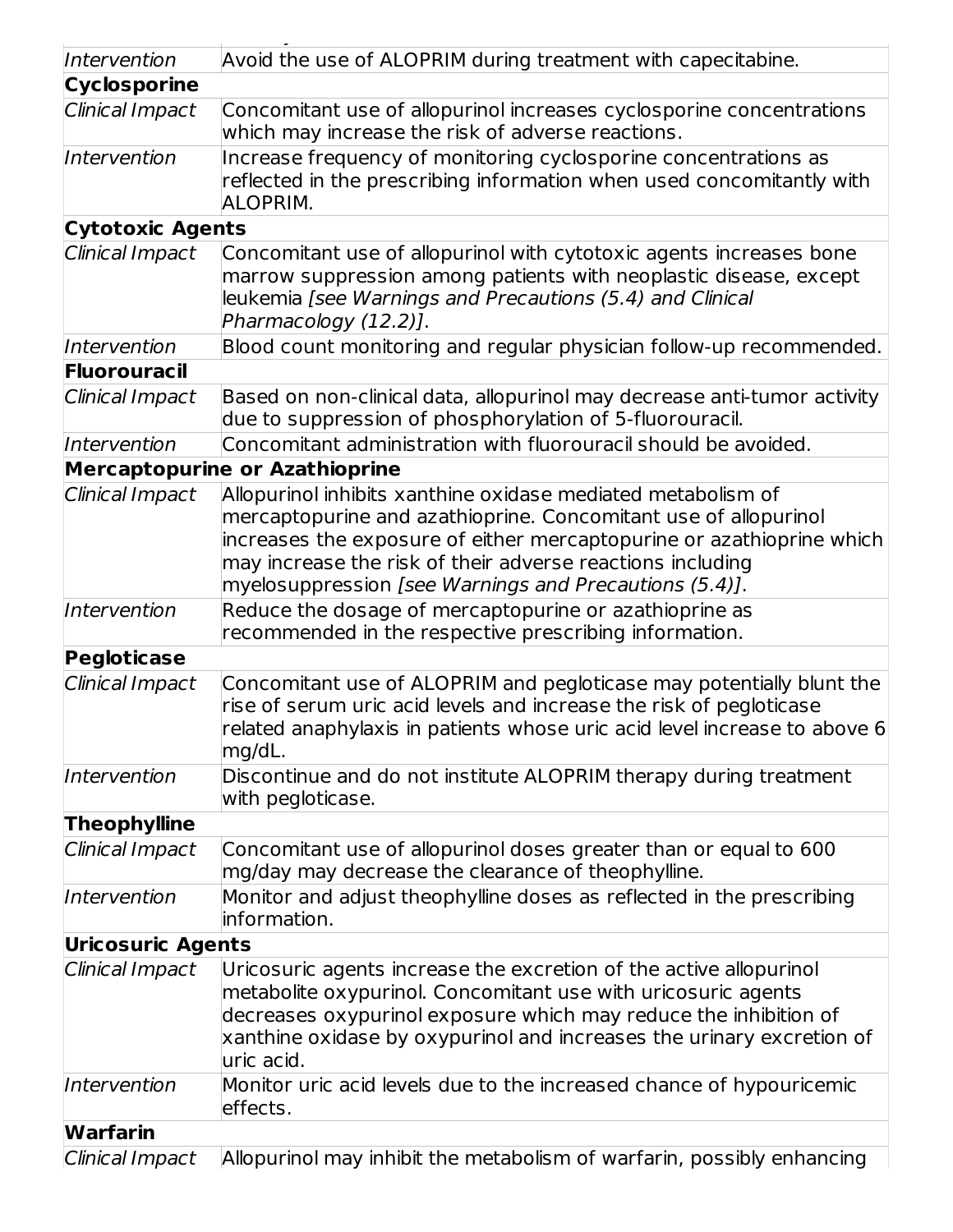|              | its anticoagulant effect.                                                                                                                                                                                                |
|--------------|--------------------------------------------------------------------------------------------------------------------------------------------------------------------------------------------------------------------------|
| Intervention | Patients on concomitant therapy should be monitored for excessive<br>anticoagulation. The INR should be checked frequently and warfarin<br>dosage adjusted accordingly when allopurinol is added to warfarin<br>therapy. |

# **8 USE IN SPECIFIC POPULATIONS**

## **8.1 Pregnancy**

### Risk Summary

Based on findings in animals, ALOPRIM may cause fetal harm when administered to a pregnant woman. Adverse developmental outcomes have been described in exposed animals (see Data). Allopurinol and its metabolite oxypurinol have been shown to cross the placenta following administration of maternal allopurinol.

Available limited published data on allopurinol use in pregnant women do not demonstrate a clear pattern or increase in frequency of adverse developmental outcomes. Among approximately 50 pregnancies described in published literature, 2 infants with major congenital malformations have been reported with following maternal allopurinol exposure. Advise pregnant women of the potential risk to a fetus.

All pregnancies have a background risk of birth defect, loss, or other adverse outcomes. The estimated background risk of major birth defects and miscarriage for the indicated population is unknown. In the U.S. general population, the estimated background risk of major birth defects and miscarriage in clinically recognized pregnancies is 2% to 4% and 15% to 20%, respectively.

### Data

### Animal Data

There was no evidence of fetotoxicity or teratogenicity in rats or rabbits treated during the period of organogenesis with oral allopurinol at doses up to 200 mg/kg/day and up to 100 mg/kg/day, respectively (about three times the human dose on a mg/m<sup>2</sup> basis). However, there is a published report in pregnant mice that single intraperitoneal doses of 50 or 100 mg/kg (about 1/3 or 3/4 the human dose on a mg/m<sup>2</sup> basis) of allopurinol on gestation days 10 or 13 produced significant increases in fetal deaths and teratogenic effects (cleft palate, harelip, and digital defects). It is uncertain whether these findings represented a fetal effect or an effect secondary to maternal toxicity. In another published study with no reported maternal toxicity, allopurinol administered orally at 15 or 45 mg/kg to pregnant rats during organogenesis caused embryonic resorptions, growth retardation, decreased fetal weight, and skeletal, liver, kidney, and brain abnormalities. In rats, maternal treatment with allopurinol in normoxic pregnancy has been shown to increase the cardiac protein levels of sarcoplasmic/endoplasmic reticulum calcium ATPase 2 (SERCA2a) in the adult male offspring. The mechanism underlying this effect is not understood. However, this effect was not matched by an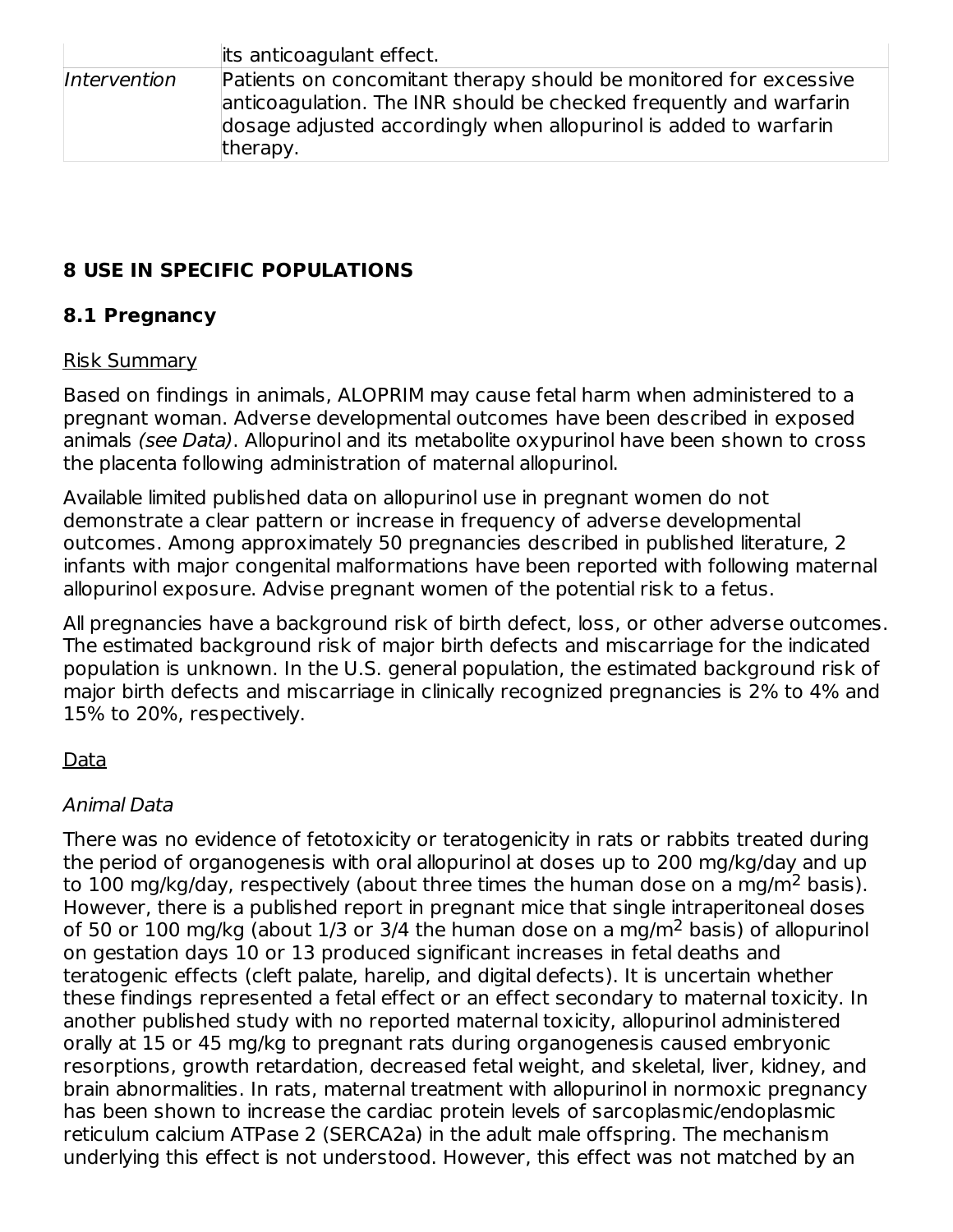increase in left ventricular end diastolic pressure or sympathetic dominance in hearts of adult male offspring of normoxic pregnancy treated with allopurinol.

### **8.2 Lactation**

### Risk Summary

Allopurinol and oxypurinol are present in human milk. Based on information from a single case report, allopurinol and its active metabolite, oxypurinol, were detected in the milk of a mother at five weeks postpartum at an estimated relative infant dose of 0.14 and 0.2 mg/kg of allopurinol and between 7.2 to 8 mg/kg of oxypurinol daily. There was no report of effects of allopurinol on the breastfed infant or on milk production. Because of the potential for serious adverse reactions in a breastfed child, advise women not to breastfeed during treatments with ALOPRIM and for one week after the last dose.

## **8.4 Pediatric Use**

The safety and effectiveness of ALOPRIM have been established in approximately 200 pediatric patients. The efficacy and safety profile observed in this patient population were similar to that observed in adults.

## **8.5 Geriatric Use**

Clinical studies of ALOPRIM did not include sufficient numbers of patients 65 years and older to determine whether they respond differently than younger patients.

## **8.6 Renal Impairment**

Allopurinol and its primary active metabolite, oxypurinol, are eliminated by the kidneys [see Clinical Pharmacology (12.3)]. Therefore, changes in renal function will likely increase allopurinal and oxypurinol exposure. In patients with decreased renal function, or who have concurrent illnesses that can affect renal function such as hypertension and diabetes mellitus, perform periodic laboratory parameters of renal function, particularly BUN and serum creatinine or creatinine clearance, should be performed.

In patients with severely impaired renal function or decreased urate clearance, the halflife of oxypurinol in the plasma is greatly prolonged. Reduce the dose of ALOPRIM in patients with creatinine clearance  $\leq 20$  mL/min *[see Dosage and Administration (2.2)]*. Patients should be treated with the lowest effective dose, in order to minimize possible side effects.

# **10 OVERDOSAGE**

In the management of overdosage, there is no specific antidote for ALOPRIM. Both allopurinol and oxypurinol are dialyzable; however, the usefulness of hemodialysis or peritoneal dialysis in the management of an overdose of ALOPRIM is unknown.

# **11 DESCRIPTION**

ALOPRIM (allopurinol) for Injection, a xanthine oxidase inhibitor, is a sterile, white, lyophilized powder or cake, in a single-dose vial for reconstitution. Each vial contains 500 mg of allopurinol equivalent to 580.7 mg of allopurinol sodium and 148 mg of sodium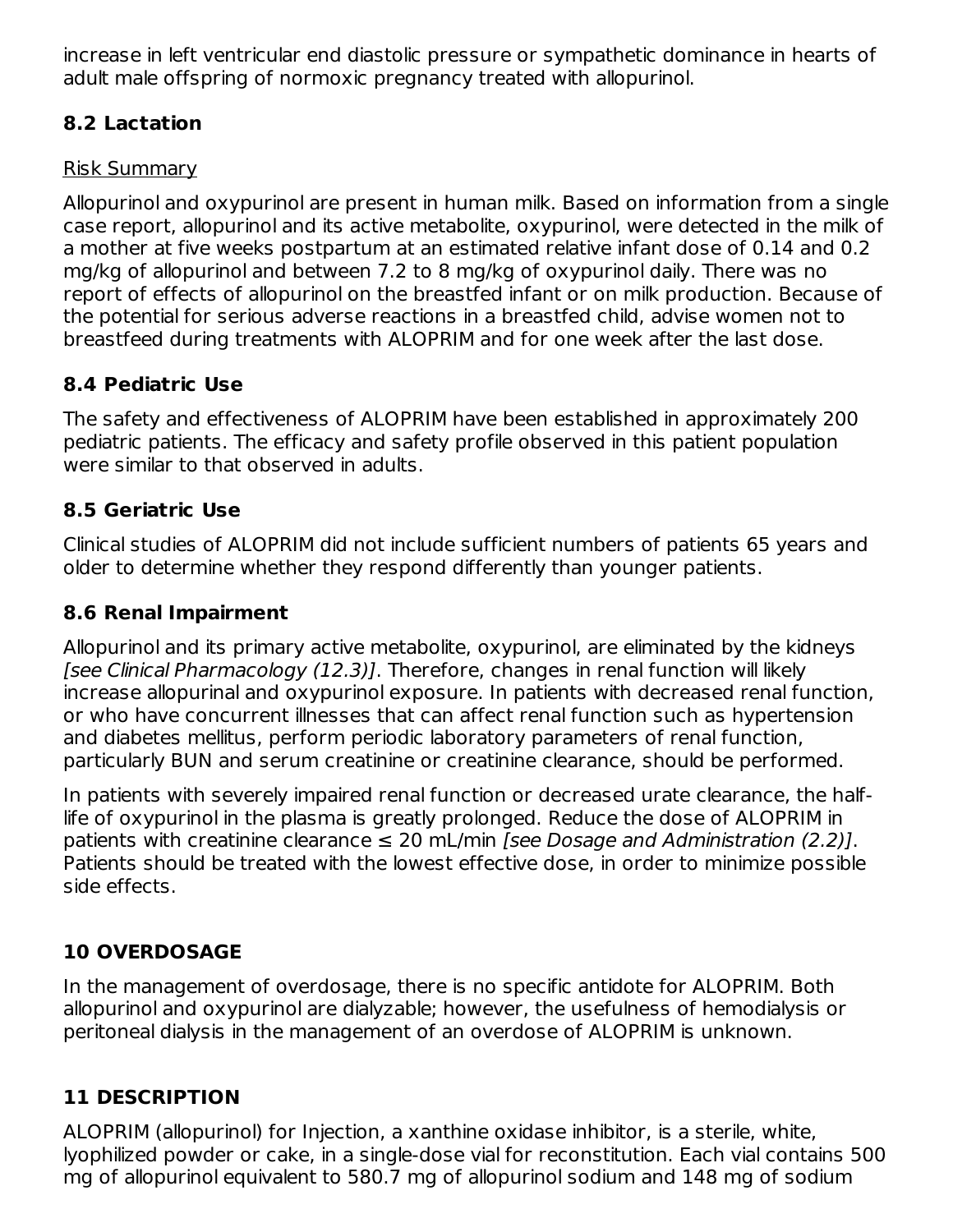hydroxide as a solubilizer. Sodium hydroxide is also used as a pH adjuster. ALOPRIM (allopurinol) for Injection contains no preservatives.

Allopurinol is a xanthine oxidase inhibitor. The chemical name for allopurinol sodium is 1,5-dihydro-4H-pyrazolo[3,4-d]pyrimidin-4-one monosodium salt. It is a white amorphous mass with a molecular weight of  $158.09$  and molecular formula  $\mathsf{C}_5\mathsf{H}_3\mathsf{N}_4\mathsf{N}$ aO. The structural formula is:



The pKa of allopurinol sodium is 9.31.

# **12 CLINICAL PHARMACOLOGY**

## **12.1 Mechanism of Action**

Allopurinol is a structural analogue of the natural purine base, hypoxanthine. Allopurinol and its oxypurinol metabolite inhibitor xanthine oxidase, the enzyme responsible for the conversion of hypoxanthine to xanthine and of xanthine to uric acid, the end product of purine metabolism in humans. Allopurinol does not disrupt the biosynthesis of purines.

The action of oral allopurinol differs from that of uricosuric agents, which lower the serum uric acid level by increasing urinary excretion of uric acid. Allopurinol reduces both the serum and urinary uric acid levels by inhibiting the formation of uric acid. The use of allopurinol to block the formation of urates avoids the hazard of increased renal excretion of uric acid posed by uricosuric drugs.

### **12.2 Pharmacodynamics**

Allopurinol reduces the production of uric acid by inhibiting the biochemical reactions immediately preceding its formation in a dose dependent manner. The pharmacological action of allopurinol is generally believed to be mediated by its oxypurinol metabolite.

### Effect on Hypoxanthine and Xanthine

Reutilization of both hypoxanthine and xanthine for nucleotide and nucleic acid synthesis is markedly enhanced when their oxidations are inhibited by allopurinol and oxypurinol. This reutilization does not disrupt normal nucleic acid anabolism because feedback inhibition is an integral part of purine biosynthesis. As a result of xanthine oxidase inhibition, the serum concentration of hypoxanthine plus xanthine in patients receiving allopurinol for treatment of hyperuricemia is usually in the range of 0.3 to 0.4 mg/dL compared to a normal level of approximately 0.15 mg/dL. A maximum of 0.9 mg/dL of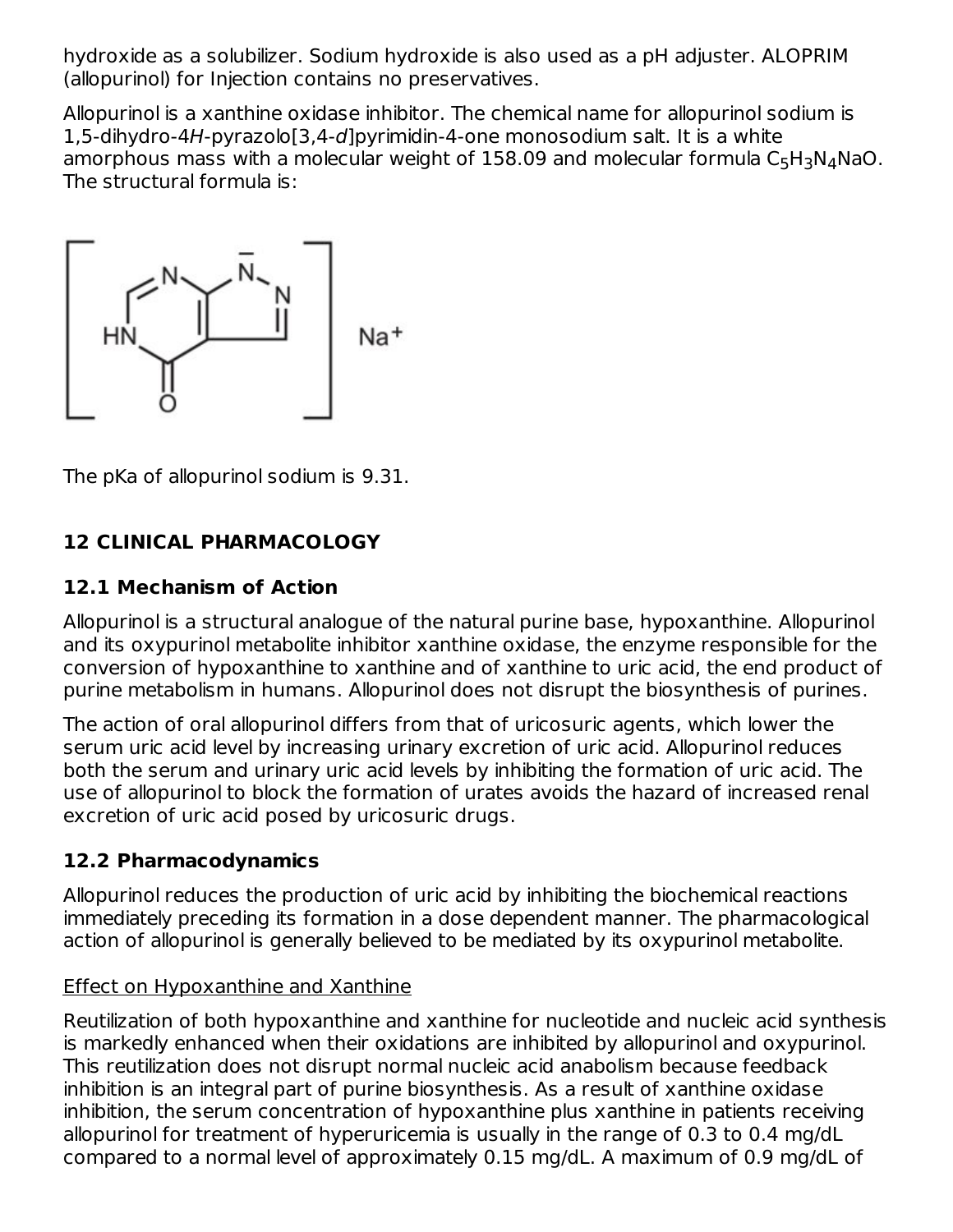these oxypurines has been reported when the serum urate was lowered to less than 2 mg/dL by high doses of allopurinol. These values are far below the saturation levels, at which point their precipitation would be expected to occur (above 7 mg/dL). The increased xanthine and hypoxanthine in the urine in patients who were treated with oral allopurinol have not been accompanied by problems of nephrolithiasis; however, there are isolated case reports of xanthine crystalluria.

### Drug Interaction Studies

### **Fluorouracil**

Based on non-clinical data, allopurinol may decrease anti-tumor activity due to suppression of phosphorylation of 5-fluorouracil.

# **Pegloticase**

Concomitant use of ALOPRIM and pegloticase may potentially blunt the rise of serum uric acid levels required for monitoring the safe use of pegloticase.

## **Cytotoxic Agents**

Enhanced bone marrow suppression by cyclophosphamide and other cytotoxic agents has been reported among patients with neoplastic disease, except leukemia, in the presence of allopurinol.

# **Thiazide Diuretics**

Reports that the concomitant administration of allopurinol and thiazide diuretics contributed to increased allopurinol toxicity were reviewed; however, a causal mechanism or cause-and-effect relationship was not found.

### **12.3 Pharmacokinetics**

Following single 100 mg and 300 mg intravenous and oral administration of ALOPRIM, the relative intravenous Cmax was approximately 3-fold and 3.8-fold and AUC<sub>0-inf</sub> was approximately 1.9-fold higher for allopurinol at both dosages, respectively. The relative intravenous oxypurinol C<sub>max</sub> and AUC<sub>0-inf</sub> was approximately  $1$  compaired to oral administration at both dosages.

The C $_{\sf max}$  and AUC $_{\sf 0\text{-}}$  <sub>inf</sub> for both allopurinol and oxypurinol following intravenous administration of ALOPRIM were dose proportional in the dose range of 100 to 300 mg.

### **Distribution**

The steady-state allopurinol volume of distribution (mean  $\pm$  S.D.) is approximately 0.87  $\pm$  0.13 L/Kg following intravenous adminstration.

### **Elimination**

The half-life (mean  $\pm$  S.D.) of allopurinol and oxypurinol are approximately 1.21  $\pm$  0.33 and 23.5  $\pm$  4.5 hours following intravenous administration, respectively. The net renal clearance of oxypurinol about 30 mL/min.

### Metabolism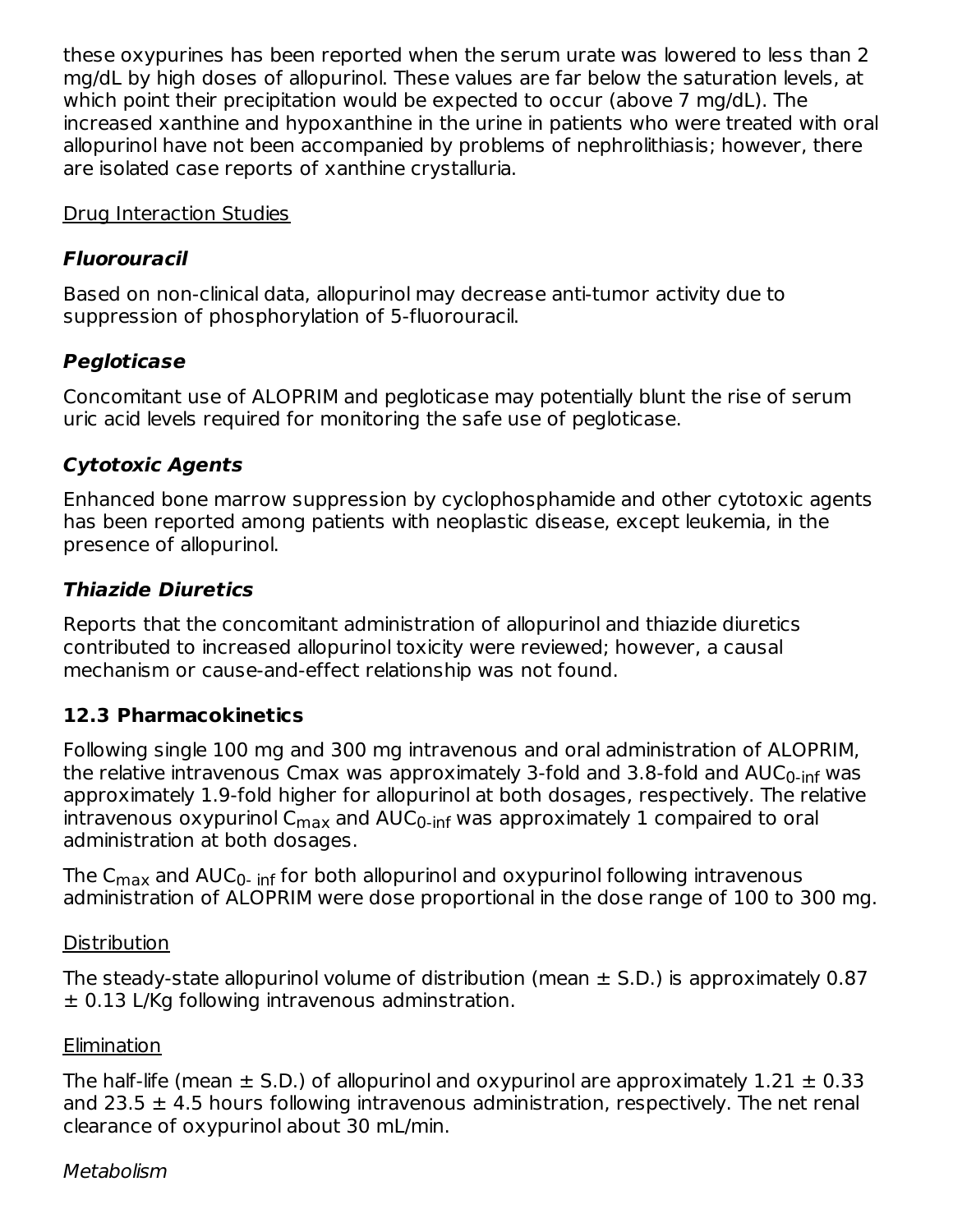Allopurinol is a weak CYP1A2 inhibitor. Allopurinol is rapidly eliminated from the systemic circulation primarily via oxidative metabolism to oxypurinol.

The oxypurinol (alloxanthine) metabolite is also a xanthine oxidase inhibitor and is present in systemic circulation in much higher concentrations and for a much longer period than allopurinol. In general, the ratio of the area under the plasma concentration vs time curve (AUC<sub>0-inf</sub>) between oxypurinol and allopurinol was in the magnitude of 30 to 40.

### Excretion

Approximately 12% of an allopurinol intravenous dose was excreted unchanged, 76% excreted as oxypurinol, and the remaining dose excreted as riboside conjugates in the urine. Oxypurinol was primarily eliminated unchanged in urine by glomerular filtration and tubular reabsorption.

### Drug Interaction Studies

### **Capecitabine**

Concomitant use with allopurinol may decrease concentration of capecitabine's active metabolites, which may decrease capecitabine efficacy.

## **Cyclosporine**

Concomitant use of allopurinol increases cyclosporine concentrations which may increase the risk of adverse reactions.

### **Mercaptopurine or Azathioprine**

Allopurinol inhibits xanthine oxidase mediated metabolism of mercaptopurine and azathioprine. Concomitant use of allopurinol increases the exposure of either mercaptopurine or azathioprine which may increase the risk of their adverse reactions including myelosuppression.

### **Theophylline**

Concomitant use of allopurinol doses greater than or equal to 600 mg/day may decrease the clearance of theophylline.

# **Uricosuric Agents**

Uricosuric agents increase the excretion of the active allopurinol metabolite oxypurinol. Concomitant use with uricosuric agents decreases oxypurinol exposure which may reduce the inhibition of xanthine oxidase by oxypurinol and increases the urinary excretion of uric acid.

### **Warfarin**

Allopurinol may inhibit the metabolism of warfarin, possibly enhancing its anticoagulant effect.

### **12.5 Pharmacogenomics**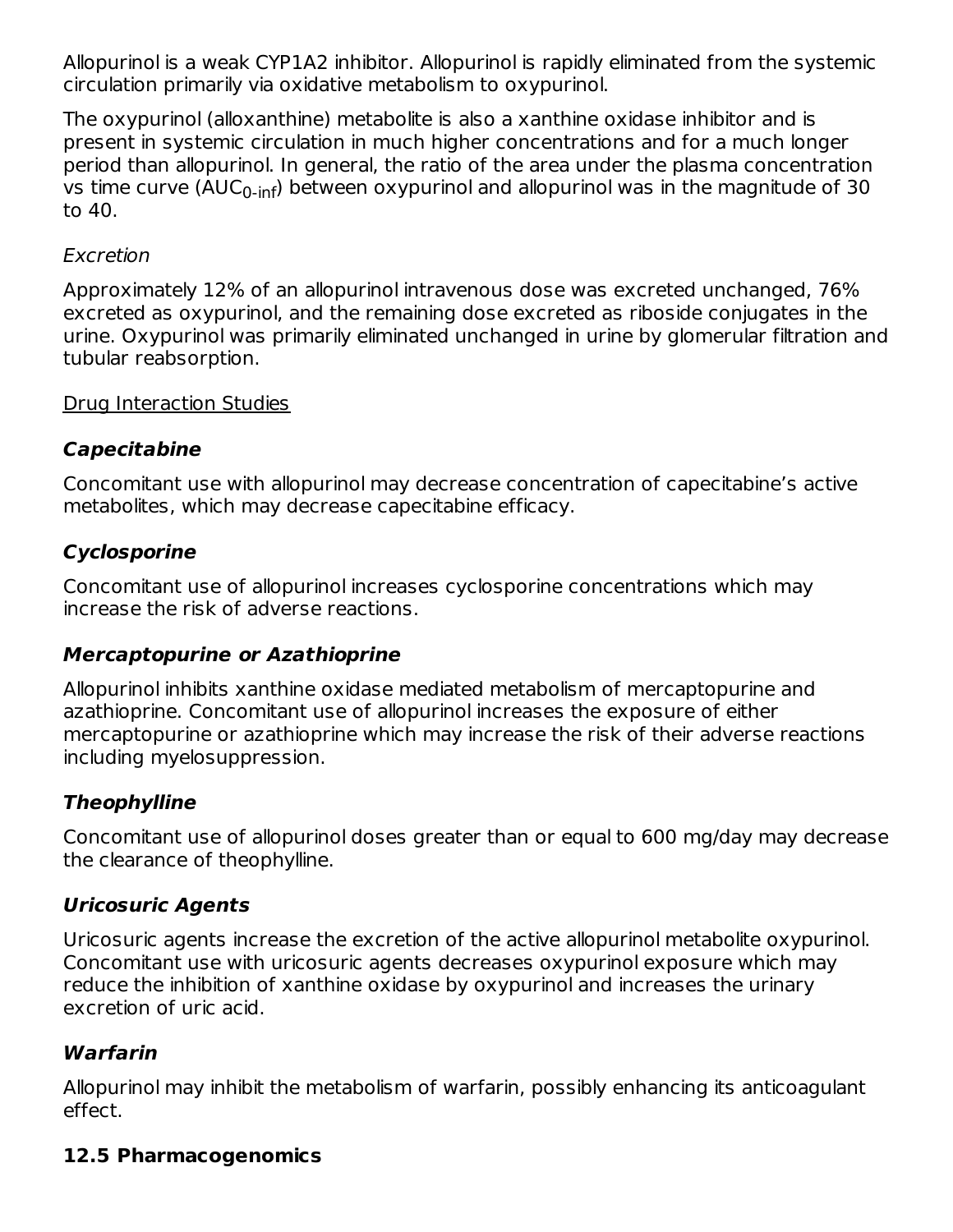The HLA-B\*58:01 allele is a genetic marker for severe skin reactions indicative of hypersensitivity to allopurinol *[see Warnings and Precautions (5.1)]*. The frequency of the HLA-B\*58:01 allele ranges from 8 to 10% in Han Chinese populations, about 8% in Thai populations, and about 6% in Korean populations based upon published literature and available databases. The frequency of the HLA-B\*58:01 allele is about 4% in Blacks, about 1-2 % in indigenous peoples of the Americas and Hispanic populations, and <1% in people from European descent and Japanese.

# **13 NONCLINICAL TOXICOLOGY**

# **13.1 Carcinogenesis, Mutagenesis, Impairment of Fertility**

Allopurinol was administered at doses up to 20 mg/kg/day to mice and rats for the majority of their life span. No evidence of carcinogenicity was seen in either mice or rats (at doses about  $1/6$  or  $1/3$  the recommended human dose on a mg/m<sup>2</sup> basis, respectively).

Allopurinol administered intravenously to rats (50 mg/kg) was not incorporated into rapidly replicating intestinal DNA. No evidence of clastogenicity was observed in an in vivo micronucleus test in rats, or in lymphocytes taken from patients treated with allopurinol (mean duration of treatment 40 months), or in an in vitro assay with human lymphocytes.

Allopurinol oral doses of 20 mg/kg/day had no effect on male or female fertility in rats or rabbits (about  $1/3$  or  $1/2$  the human dose on a mg/m<sup>2</sup> basis, respectively).

# **14 CLINICAL STUDIES**

A compassionate use trial of ALOPRIM conducted in the United States from 1977 through 1989 included 718 evaluable patients with malignancies requiring treatment with cytotoxic chemotherapy who were unable to ingest or retain oral medication. Of these patients, 411 had established hyperuricemia and 307 had normal serum urate levels at the time that treatment was initiated. Normal serum uric acid levels were achieved in 68% of the former (reduction of serum uric acid was documented in 93%), and were maintained throughout chemotherapy in 97% of the latter. Because of the study design, it was not possible to assess the impact of the treatment with ALOPRIM on the clinical outcome of the patient groups.

# **16 HOW SUPPLIED/STORAGE AND HANDLING**

ALOPRIM (allopurinol) for Injection is supplied in 30 mL flint glass single-dose vials. Each vial contains 500 mg of allopurinol as a sterile, white, lyophilized powder or cake for reconstitution.

NDC 67457-187-50 One vial per carton

Store at 20°C to 25°C (68°F to 77°F); excursions permitted to 15°C to 30°C (59°F to 86°F) [see USP Controlled Room Temperature].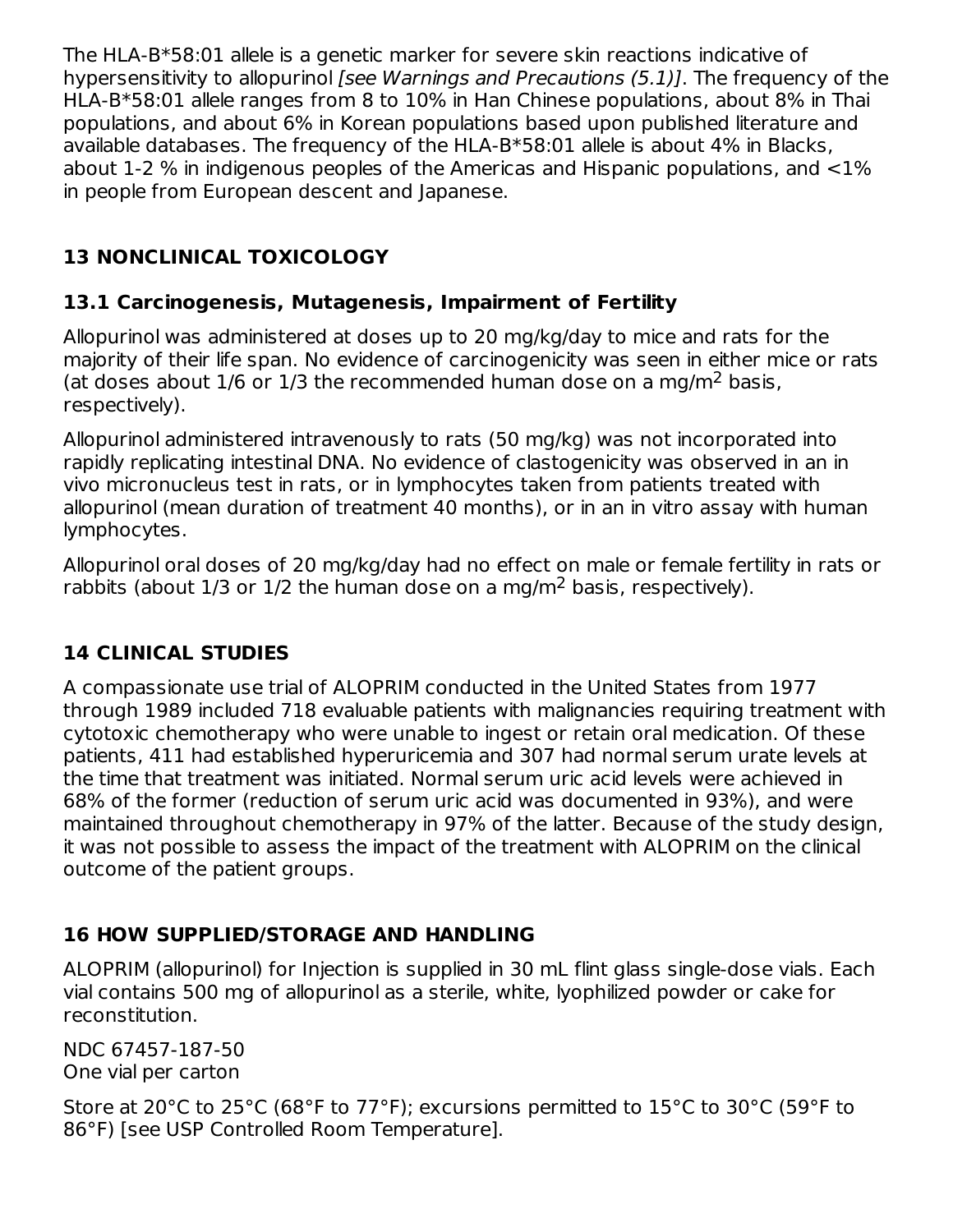## **17 PATIENT COUNSELING INFORMATION**

#### Skin Rash and Hypersensitivity

Inform patients that ALOPRIM may increase the risk of serious and sometimes fatal dermatologic reactions, including toxic epidermal necrolysis (TEN), Stevens-Johnson syndrome (SJS), and drug reaction with eosinophilia and systemic symptoms (DRESS). Instruct the patient to be alert for skin rash, blisters, fever or other signs and symptoms of these hypersensitivity reactions. Advise patients to stop the ALOPRIM immediately if they develop any type of rash and seek medical attention [see Warnings and Precautions  $(5.1)$ .

#### Renal Function Impairment

Advise patients to stay well hydrated (e.g., 2 liters of liquid per day) while taking ALOPRIM [see Warnings and Precautions (5.2)].

#### **Hepatotoxicity**

Advise patients of the risk of hepatoxicity and to report any signs and symptoms of liver failure, including jaundice, pruritus, bleeding, bruising, or anorexia to their healthcare provider [see Warnings and Precautions (5.3)].

#### **Myelosuppression**

Advise patients of the risk of myelosuppression and to report any signs and symptoms of infection, fever, bleeding, shortness of breath, or significant fatigue to their healthcare provider [see Warnings and Precautions (5.4)].

#### **Drowsiness**

Inform patients that drowsiness has been reported in patients taking ALOPRIM and to be cautious when engaging in activities where alertness is mandatory (see Warnings and Precautions (5.5)].

#### **Pregnancy**

Advise pregnant women of the potential risk to a fetus. Advise women to notify their healthcare provider if they become pregnant or intend to become pregnant during treatment with Aloprim [see Use in Specific Populations (8.1)].

#### Lactation

Advise women not to breastfeed during treatment with ALOPRIM for one week after the last dose. [see Use in Specific Populations (8.2)].

Manufactured for: **Mylan Institutional LLC** Morgantown, WV 26505 U.S.A.

#### Manufactured by: **NerPharMa Srl** V.le Pasteur 10

20014 Nerviano (MI), Italy

MI:ALOPIJ:R9

P2119476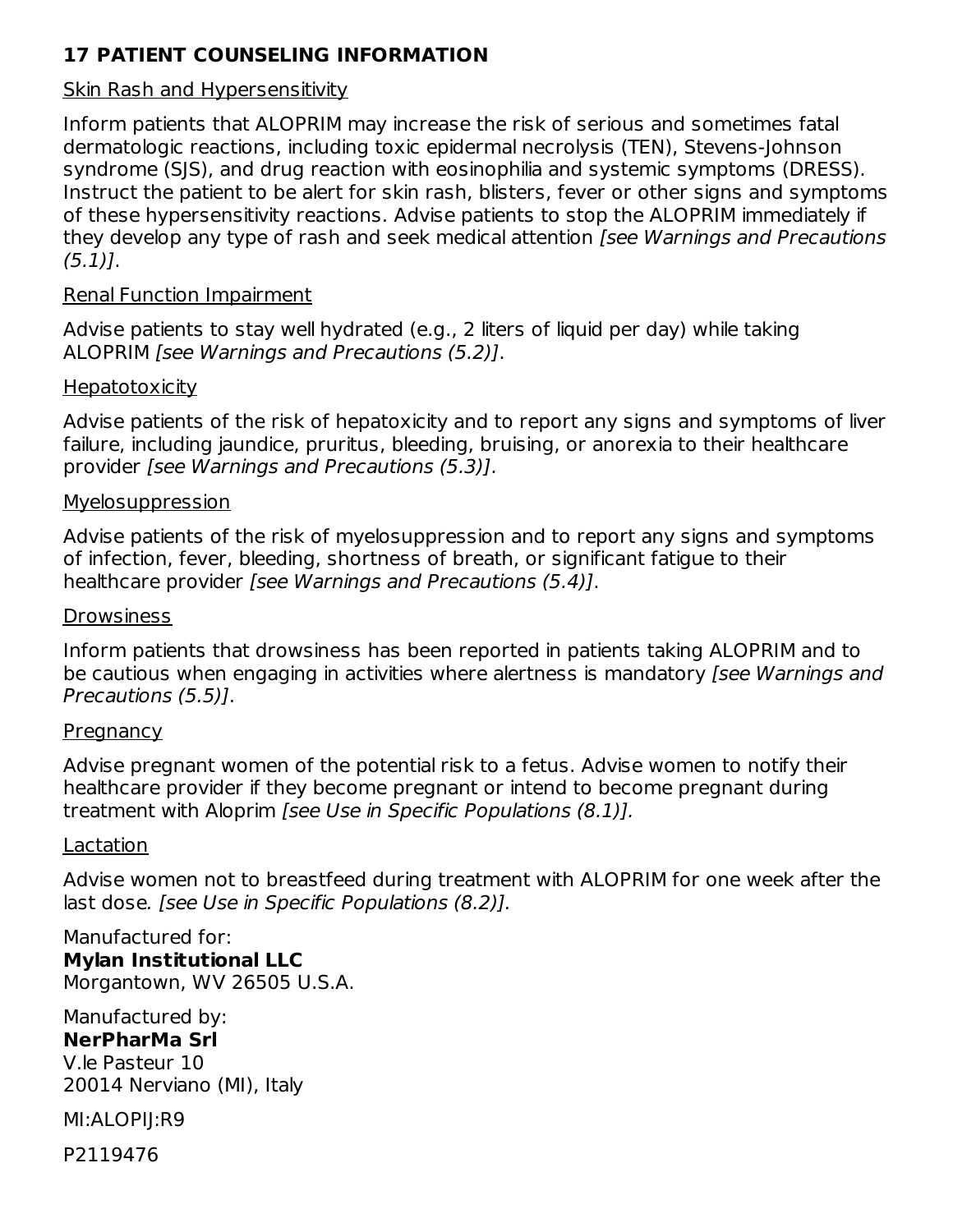ALOPRIM is a registered trademark of Mylan Teoranta, a Viatris Company.

#### **PRINCIPAL DISPLAY PANEL – 500 mg/vial**

**NDC 67457-187-50**

**ALOPRIM ®(allopurinol) for Injection 500 mg/vial**

**For Intravenous Infusion**

#### **Sterile**

Single-Dose Vial. Discard unused portion.

#### **Rx only**

Each vial contains 500 mg of allopurinol equivalent to 580.7 mg of allopurinol sodium and 148 mg of sodium hydroxide as a solubilizer.

Sodium hydroxide is also used as a pH adjuster.

#### **Preparation of Solution:**

Inject 25 mL Sterile Water for Injection, USP into vial. Swirl vial until solution results. The reconstituted solution contains allopurinol at a concentration of 20 mg/mL. The solution should be stored at 20°C to 25°C (68°F to 77°F) and administration should be completed within 10 hours after reconstitution. Further dilution is required before intravenous administration.

#### **Recommended Dosage:** See

prescribing information.

**Store at 20°C to 25°C (68°F to 77°F); excursions permitted to 15ºC to 30ºC (59ºF to 86ºF) [see USP Controlled Room Temperature].**

ALOPRIM is a registered trademark of Mylan Teoranta, a Viatris Company.

Manufactured for: **Mylan Institutional LLC** Morgantown, WV 26505 U.S.A.

Made in Italy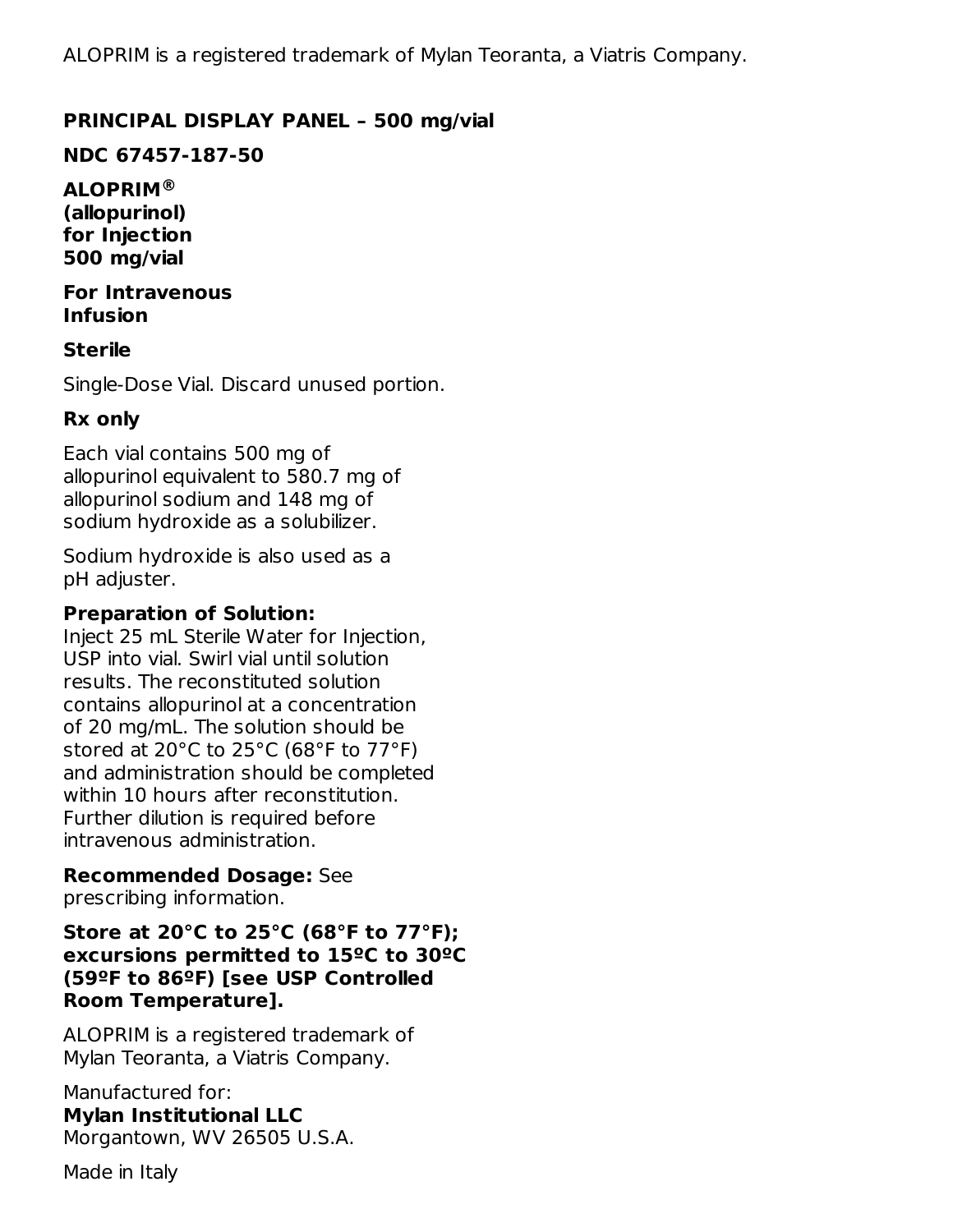# **Mylan.com**



### **ALOPRIM**

allopurinol injection, powder, lyophilized, for solution